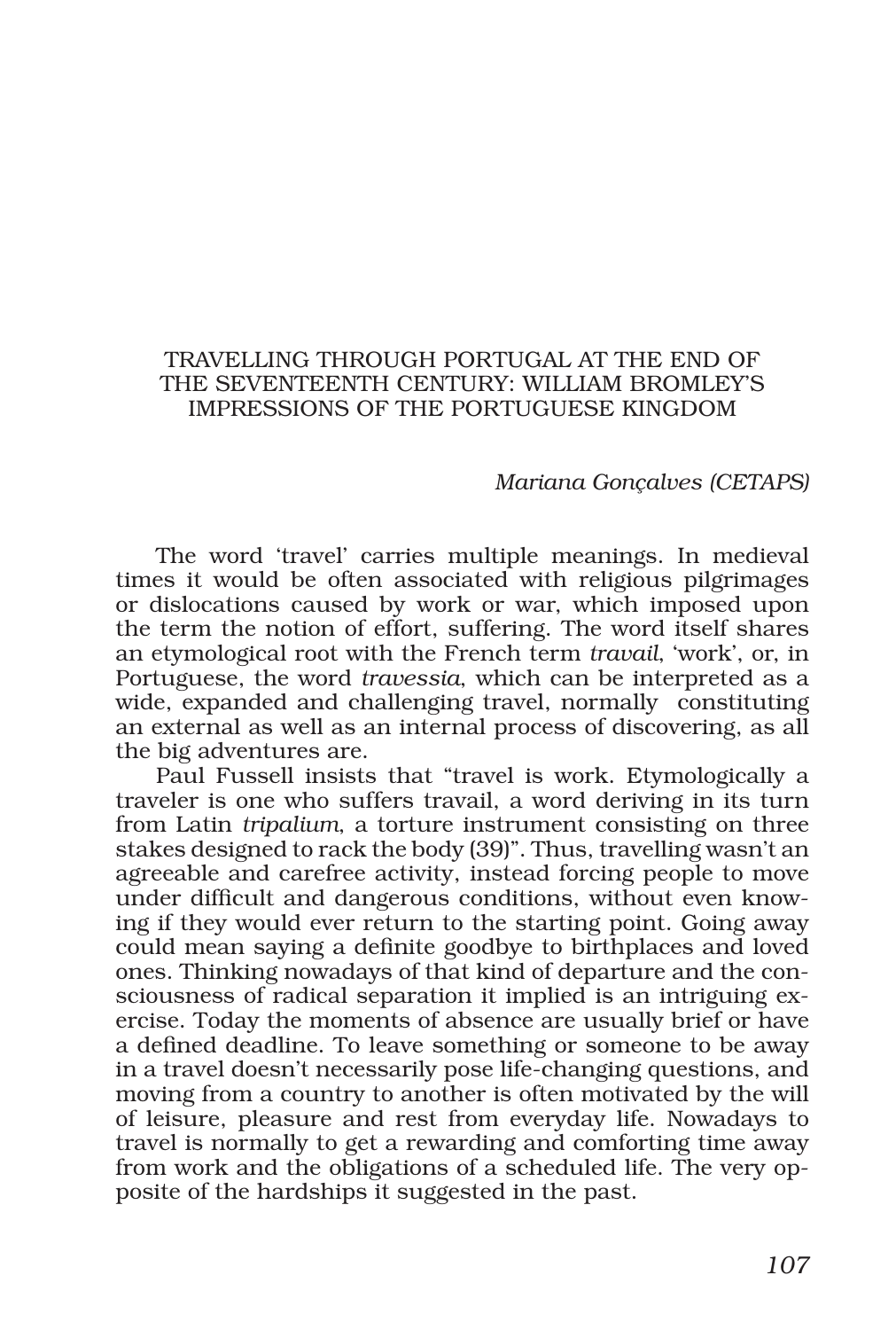Fernando Cristóvão claims that, around the fifteenth century, the medieval traveller approached the new, strange and exotic that he found along the way with awe and astonishment. His relation with the external reality was based upon a "wandering voyeurism". In the sixteenth century, the revolution in the way man regards himself and his place in the world led the way for a change in paradigm: the universe is now centered on human potential, and the idea of God plays no longer the defining part in the course of men's lives. Man is told that there is nothing greater than his mind and his ability to evolve and make the world evolve. Thus, the importance of empirical experiences through which one can draw conclusions about the matters of life may have empowered a new kind of traveller in Britain.

James Buzard declares that "following the great Renaissance age of colonial exploration and expansion, an articulated, systematic empiricism made travelling about the world and seeing the new and different 'something like an obligation for the person conscientious about developing the mind and accumulating the knowledge'" (37). The theory that man is a blank slate upon which, during his life, knowledge is imprinted by several practical experiments turned travel into the best way of fulfilling those expectations. The double sense of the word 'impressions' indicates precisely the two-faced process of travelling: the impression one may get can be physical, like visible letters imprinted on paper or marks imprinted on skin, but the word refers also to mental images, pictures and feelings experienced during the journey. By reading travel narratives, one may sense how the traveller remembers the events he chooses to describe and why he retains with detail certain episodes, briefly addressing others. His vision and judgment of the Other, the foreign, is often the translation of a clash of cultures and behaviors.

Travelling may also be envisioned as a path for personal growth, into adulthood. That and the notion that knowledge comes from vivid experiences enabled in the eighteenth century a new kind of travel in England: the Grand Tour. After finishing their college degree, young men from upper classes were encouraged to take on a journey through Europe, the central capitals being Paris and Rome. Their ultimate purpose was to become complete gentlemen. During this travel, they would, according to James Buzard, "cultivate historical consciousness and artistic tastes", as well as "a certain transeuropean class consciousness, a horizontal identification that linked the superior classes of Britain with their counterparts on the Continent and imposed upon the traveller a sense that he shared with these counterparts, a common responsibility for the welfare of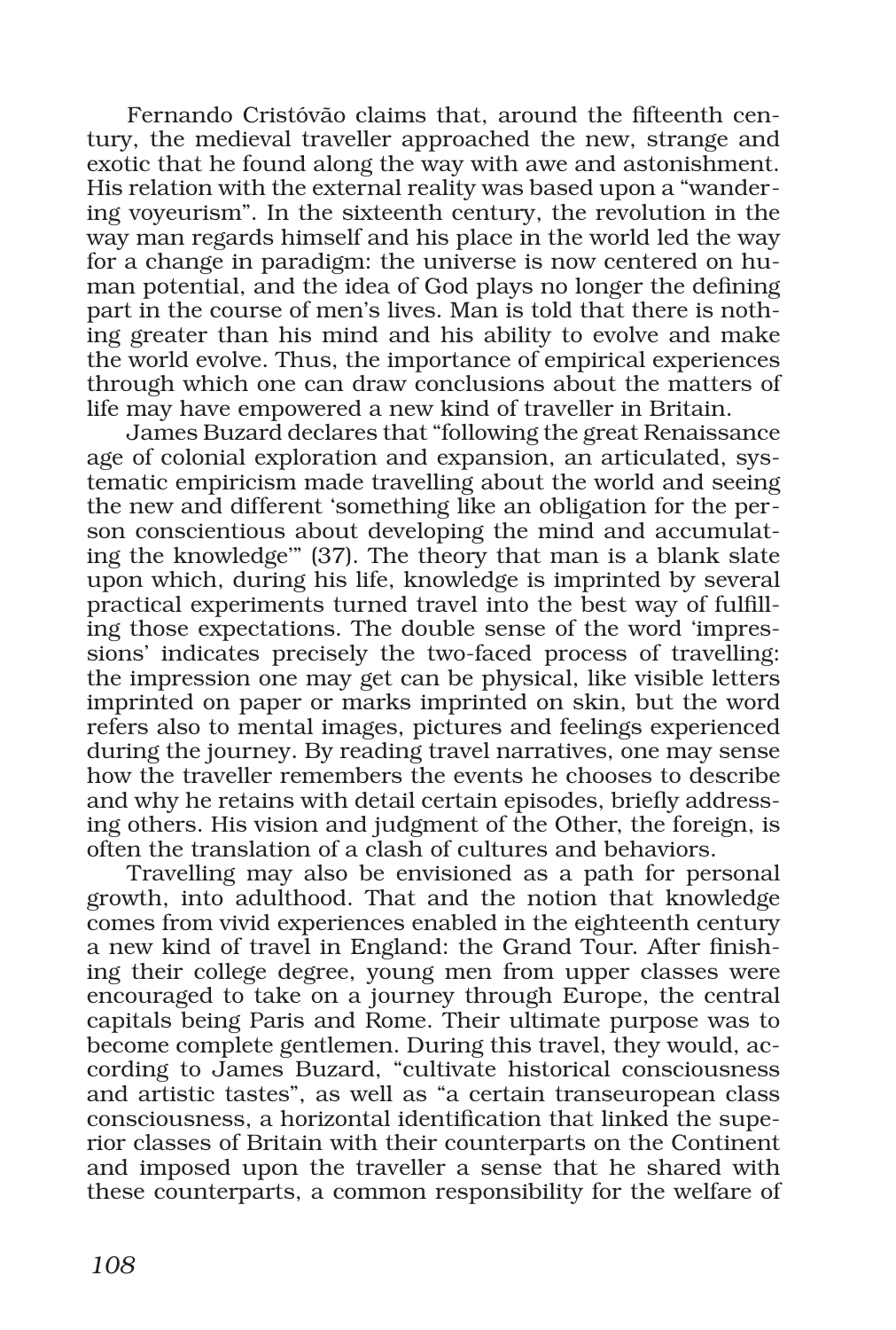Europe as a whole" (41). Rome was a mandatory destination, because there these travellers could apprehend the models of classical culture and "drew parallels between their nation's current position and that of ancient Roman empire" (39).

Sir William Bromley is counted among these travellers. Born in 1663 or 1664, the date is unclear, he was the son of another Sir William Bromley, a knight, and descended from an old Staffordshire family. He entered at Christ Church, a college in the University of Oxford, in 1679, and received a Bachelor of Arts degree in 1681. As a Tory partisan, we would pursue a political career, representing the High Tory Constituency of the University of Oxford in Parliament and becoming Speaker of the House of Commons of Great Britain in 1710. In 1713 he assumed the position of Secretary of State for the Northern Department. He lost office in 1714, when a Whig ministry took over, under the reign of King George I, but maintained his position in the House of Commons until the 1720s, when his health began to decline. He married four times and died in 1732.

After finishing his college education and before the rise of his political career, Sir William Bromley spent several years travelling through Europe. In 1692, he published his account of his own Grand Tour, entitled *Remarks in the Grand Tour of France and Italy. Perform'd by a Person of Quality, in the Year, 1691*, followed in 1702 by *Several Years Travels Through Portugal, Spain, Italy, Germany, Prussia, Sweden, Denmark and the United Provinces, Performed by a Gentleman*. The preface to this work states that these travels were undertaken for "his own private satisfaction", and further ahead Bromley declares that was "the love of foreign travel" to propel him into this journey. The preface give us also the information that travel narratives were, by this time, well received amongst the British, for "they are entertaining and informing to the curious and inquisitive that have not the Opportunity of travelling themselves, and to others they do often with great pleasure revive, and refresh the Memory of what they have seen".

The author begins his account informing the reader of the date of his departure from England, 1693. He was 30 years old. He would arrive at Lisbon a little before Lent, we might assume that somewhere in February 1694, and would leave the capital three months later, on the  $6<sup>th</sup>$  May. Bromley reveals why he had chosen to begin his travel in Portugal. It had to do with the political situation of England, by this time at war with France and Holland, which turned the Iberian Peninsula into the best and safest way to reach Italy. Bromley travelled on board a merchant ship and made a safe arrival at Lisbon after a few accidents at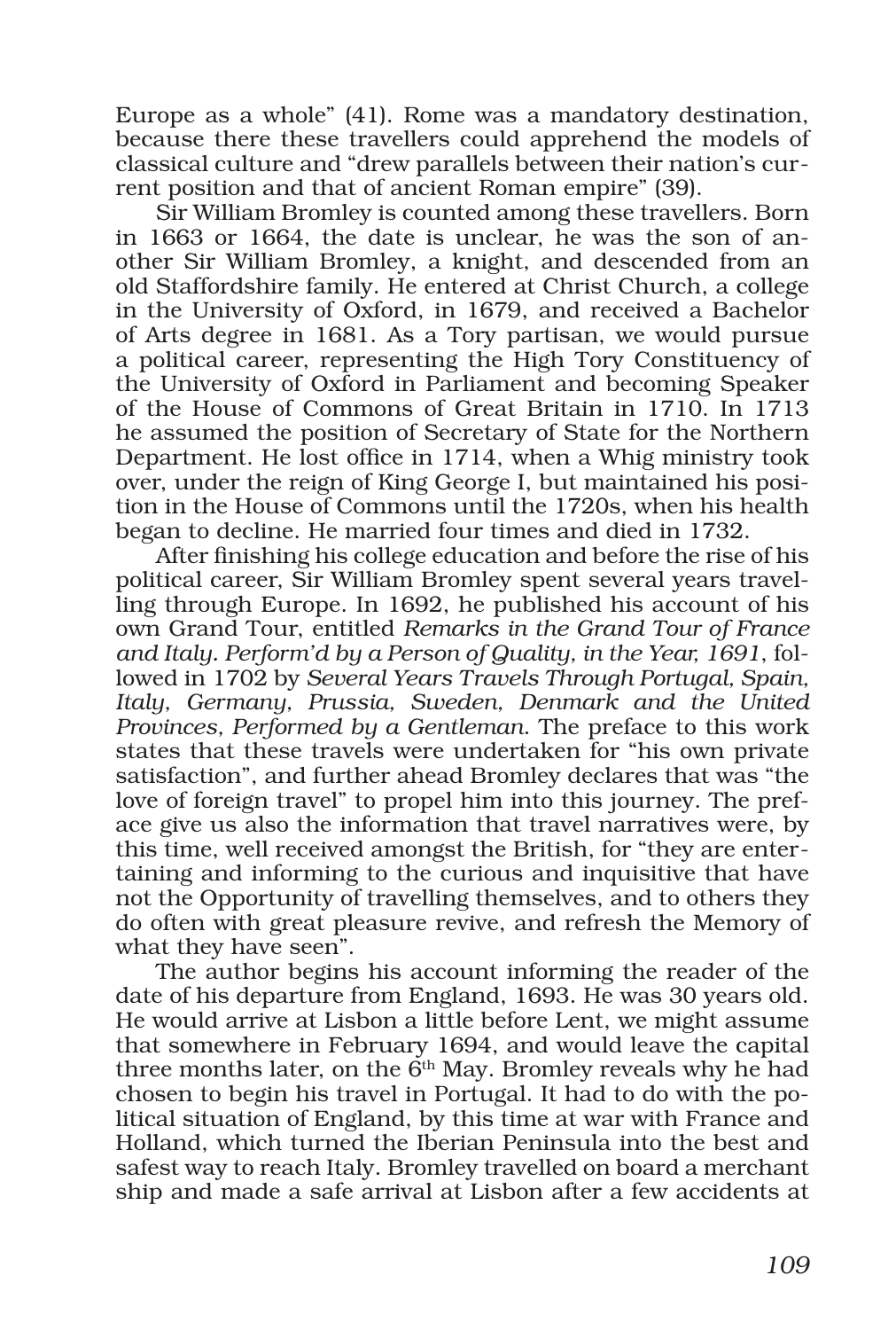sea, on which he does not give any description. His account of the Portuguese capital is quite generic, as he reveals in the very beginning of the narrative that even if he stayed in Lisbon for some months, he did not see a great part of the city. For that he also blames the people of Lisbon, that he believes to be "very little acquainted with the Curiosity of a Traveller" (2) and incapable of guiding the foreigner through the city and its points of interest.

The first impressions of the city and its people were very negative, for the narrow and steep streets and their offensive smells proved to be most unpleasant. Bromley noticed the filth of the streets, which, as he declares, could discourage any curious and inquisitive mind. In *Account of the Kingdom of Portugal*, a manuscript description of Lisbon around 1701 by the English gentlemen Thomas Cox and Cox Macro, the authors also highlight the dirtiness of the streets, where all kind of excrements were thrown, promoting a plague of mosquitoes in the Summer. About the people, they reveal that they smelled heavily of condiments used in preparing food, like garlic and coriander, and that the Portuguese had the tendency of speaking very close to the head of the person they were talking to, not maintaining a comfortable distance.

The next topic that caught the attention of William Bromley for its excessive display was the "monstrous" religious processions. As he arrived a little before Lent, he could experience a particularly manifest period of religious exhibitions, and especially of "scandalous penances" (2). This display of Catholic faith proved to be rather infamous to this Protestant traveller. Bromley specifies that the most shocking about these processions was the fact that the greatest part of the Penitents that whipped and tortured themselves through the streets were paid to do so. He met one of these Hirelings, as he calls them, and declares him to be "one of the most prophane and lew'd villains I ever met with; a Porter, employed by the English, told me he was hired to Whip himself yearly among other publickly; for which he was paid by a Religious Society". About the extreme fanaticism of these penances, he adds: "Other that are persuaded to it by the Preists [sic] as a Religious Act to atone and expiate their Sins, perform it with great severity by a blind zeal or rather Folly, even to the hazard both of Soul and Body, for, to keep them within some bounds of moderation, the Priest positively declares who ever Dies under those Extravagances is actually Damned, yet it is, and hath been too well known, that there have been some so infatuated as in this manner to Murder themselves" (3).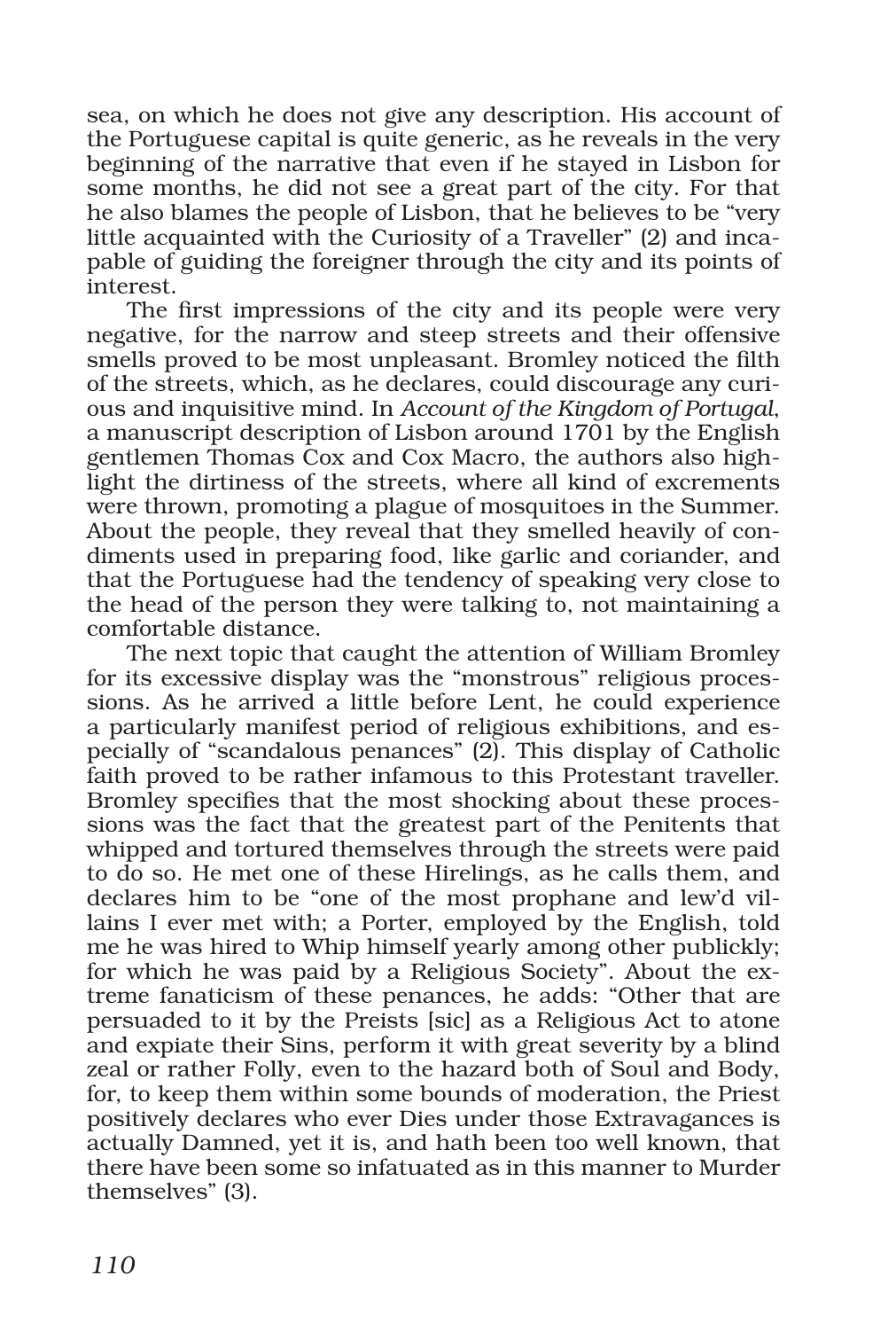This extremeness in the display of Catholic religion can be somewhat explained by the power of the Inquisition at this time in the Portuguese society. In the reign of King D. João IV, from 1640 to 1656, this Catholic institution had seen their reach and authority reduced. By the action of Father António Vieira, who had served the royal family in the reign of D. João IV as tutor of the then prince D. Pedro, Pope Innocent XI decided to suspend the Inquisition in Portugal for seven years, from 1674 to 1681. The now King D. Pedro II, son of D. João IV and brother to the previous king, D. Afonso VI, who had been forced to renounce the throne in 1668, was incapable of containing the power of this Catholic Institution and the heavy restrictions upon the New Christians, the great part of which were feared to be concealed Jews, as William Bromley puts it.

Bromley, who was accused of expressing a favourable position towards Catholicism in his work *Remarks in the Grand Tour of France and Italy*, was confronted in Lisbon with one of the darkest features of this religion and reveals that even the English Roman Catholics that he met in the Portuguese capital confessed to him that had they been introduced to this religion in Portugal and not in France, they would never have become Catholics.

Of the buildings in Lisbon, the author does not say much, mentioning briefly the King's palace, at that time located in Alcântara, but later destroyed by the Lisbon Earthquake of 1755. Of the furniture and decorations of Churches, Convents, Palaces and Houses, the traveller reports that they are very poor. Due to the narrowness of the streets, the coaches weren't practical, being replaced by litters carried between mules.

Focusing on the traits of the people he observes, he notices, as Thomas Cox did as well, the great number of people, young and old, wearing glasses. He considers that the result of the frequent medical procedure of bleedings. That, along with a diet of hen broth, seemed to be the cure for all evil. Even today in Portuguese society chicken soup is commonly regarded as comforting food to give to the sick. Just as a note, Cox adds that the Portuguese men used glasses constantly because of the seriousness it conferred to their visage.

On the subject of Portuguese women, both authors agree on the excess of make-up, and Bromley declares that they "paint most abominably, and begin so young that they are forced to use it as they grow more in years, otherwise they would soon look much decay'd" (4). In his *Account*, Cox refers the use of mercury based make-up even on one month old babies. For women of the upper classes, the way of dressing was very extravagant.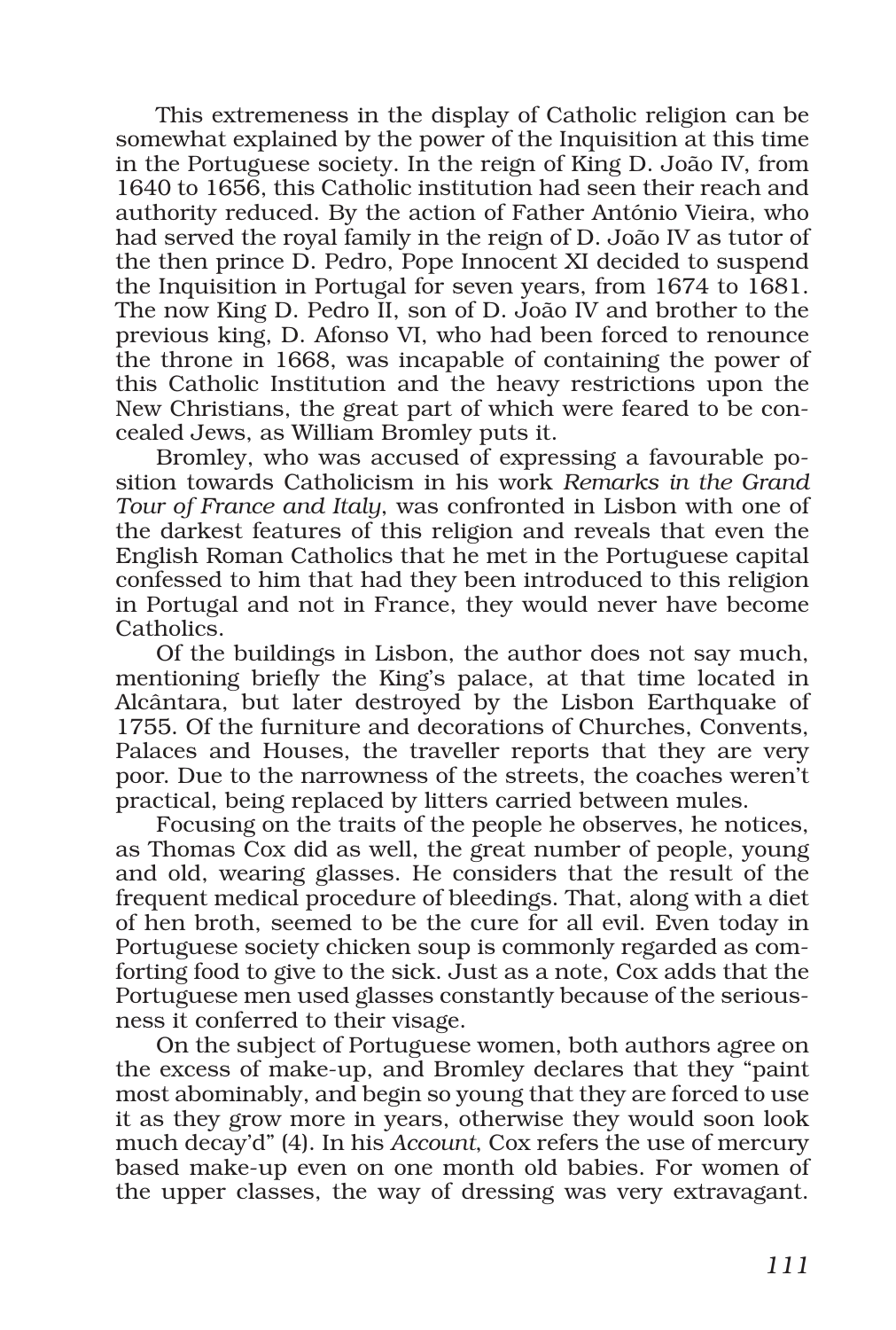Bromley describes the use of exceptionally large *Guardifantas*, a kind of dress with a very prominent skirt that made it very difficult to pass through some doors. The modesty of Portuguese women when it comes to their feet was immense, since Bromley refers that they are determined never to show them and make special arrangements in order to assure that. They wore long petticoats and, in and out of coaches, cloaks were strategically placed in order to hide their feet. On the other hand, the plunging openness of cleavages and the exhibition of bare shoulders stunned the traveller for the boldness it shown, unseen in any other Country.

On the temper of Portuguese men, William Bromley discloses that they are "exceeding jealous and confine their Women very close, if any of them are Suspected of Incontinency, they are very fortunate to Scape with their lives" (5). In his description of Lisbon, Cox also comments on the revengeful character of Portuguese men, and the impunity of those who, having found their wives guilty of adultery, murdered them. Unlike the women, men dress in a very sober way, wearing mostly black, for the use of gold or silver laces could be perceived as an indication of an effeminate behaviour and could offend the vigilant stare of the Inquisition.

The trade relations between Portugal and England were at this time very privileged. The alliance between the two kingdoms through the marriage of the Portuguese princess D. Catarina de Bragança, sister of the now king D. Pedro II, to the English monarch Charles II, in 1661, would establish favourable conditions for the trading of products between the two countries. Furthermore, English had earned with this alliance free trade in the Portuguese colonies, like Brazil. The signing of the Methuen Treaty in 1703 would support and promote even more the Anglo-Portuguese commercial alliance. Bromley notices that the main Portuguese products exported to England were salt, which was then directed to the new English colonies, fruit, oil and wine. England, on the other hand, contributed with dry codfish, very much appreciated in Portugal then and still greatly consumed today. Even though Portugal was a privileged country as far as the production of wine is concerned, its people were perceived by both Bromley and Cox as not being heavy drinkers, even despising the excesses of drunkenness. As Thomas Cox discloses, the biggest insult that Portuguese could think of when arguing with an Englishman was to call him "an English sponge".

William Bromley, as mentioned above, stayed in Lisbon for three months, at a friend's summer country house, located at a part of the city called *Luz* (Light),which still exists today under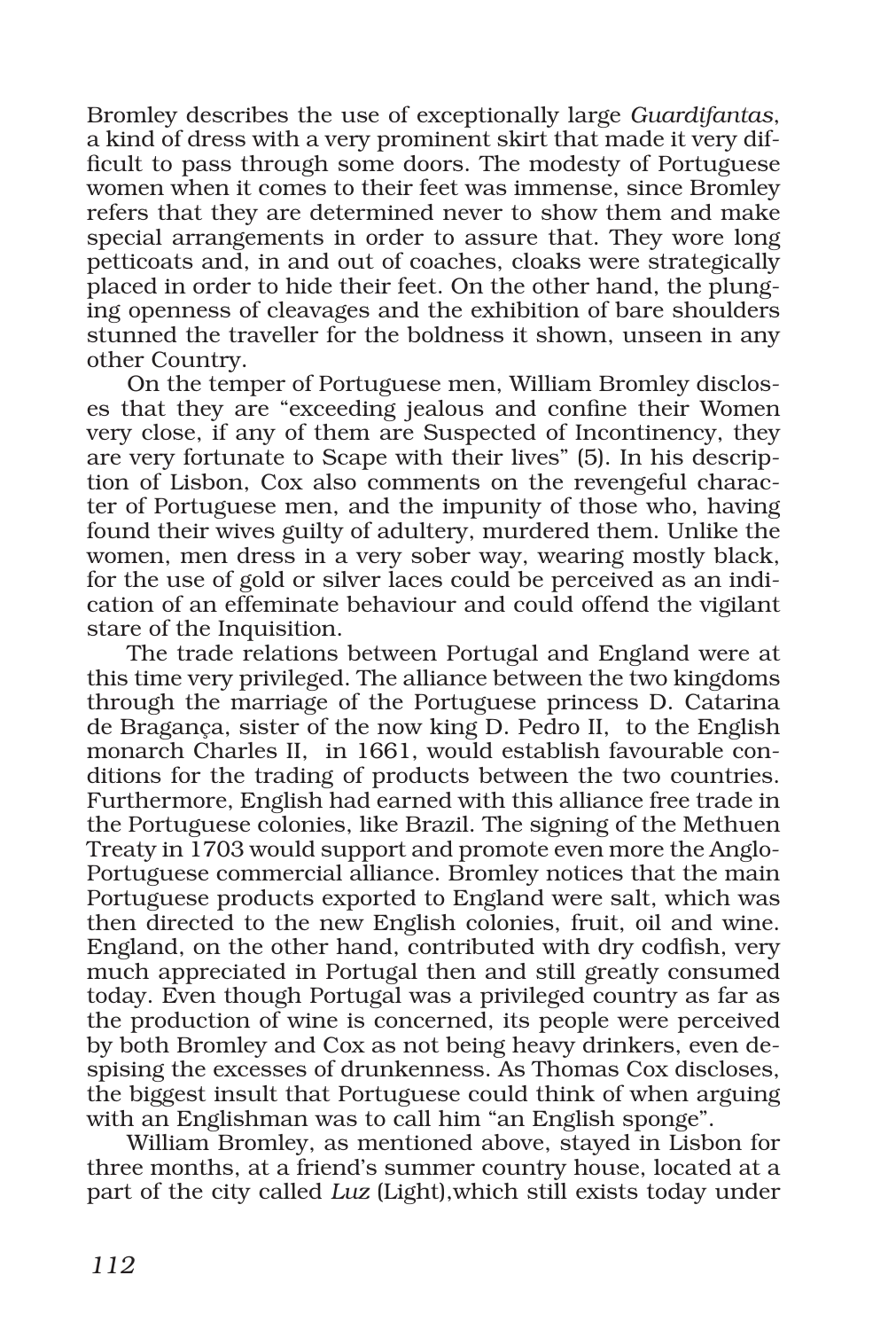that designation. These summer houses, called *Chentos* by this traveller, and particularly the one on which he stayed in, are said to be very pleasant, due to their gardens, vineyards and accommodations.

From Lisbon, Bromley headed ultimately to Vila Nova de Cerveira, a frontier town in the North of Portugal, from where he crossed to Galicia, Spain. On the way to the Portuguese frontier, the author points out several places, like Sacavém, Alverca, Alhandra, Vila Franca de Xira or Castanheira do Ribatejo, where he lodged for one night and was very displeased with the accommodations. From there, he continued to traverse the country, passing by Vila Nova da Rainha, Azambuja or Santarém. Travelling through a country of plains, abundant in landscapes of vineyards, olive trees and corn fields, is painted by Bromley as very enjoyable.

He arrived at Coimbra four days after leaving Lisbon. On crossing the river Mondego to enter the town, he notices immediately the big extension of the bridge he is on and also the effects of the floods provoked by the progressive height of the waters, as he declares that the present bridge is built upon another bridge "devoured by time and the increase of the sands" (9). That same problem was endured by one of the referred nunneries, the Monastery of Santa Clara, built in the thirteenth century and that ended up being partially swallowed by the river Mondego over the years. By 1677, the monastery had become uninhabitable, forcing the construction of a new convent in another part of the city. The abandoned monastery was then called Santa-Clara-a-Velha (Santa Clara-the-Old) and the new one, Santa-Clara-a-Nova (Santa-Clara-the-New). What remains of the old monastery was the subject of an archeological intervention and a work of restoration some years ago, being now open to public visiting.

Bromley visits the University of Coimbra, the first Portuguese university, founded in 1290, that he describes as consisting of two colleges, that of Saint Peters [sic] and that of Saint Pauls [sic], serving formerly as Palaces for the royal family. Bromley states that

(…) their Schools are very mean in respect of those at Oxford, tho' they have their publick Lectures read in them, in all Sciences; I was told they have a handsome Library, tho' I could not get a sight of it. That day I was there being a Day of publick Exercise for a young student a *Fydalgo'*s Son then performing for his Dr. in Laws Degree, he read his lectures in the Hall. (…) they say there are 5000 students belonging to this university, much too many for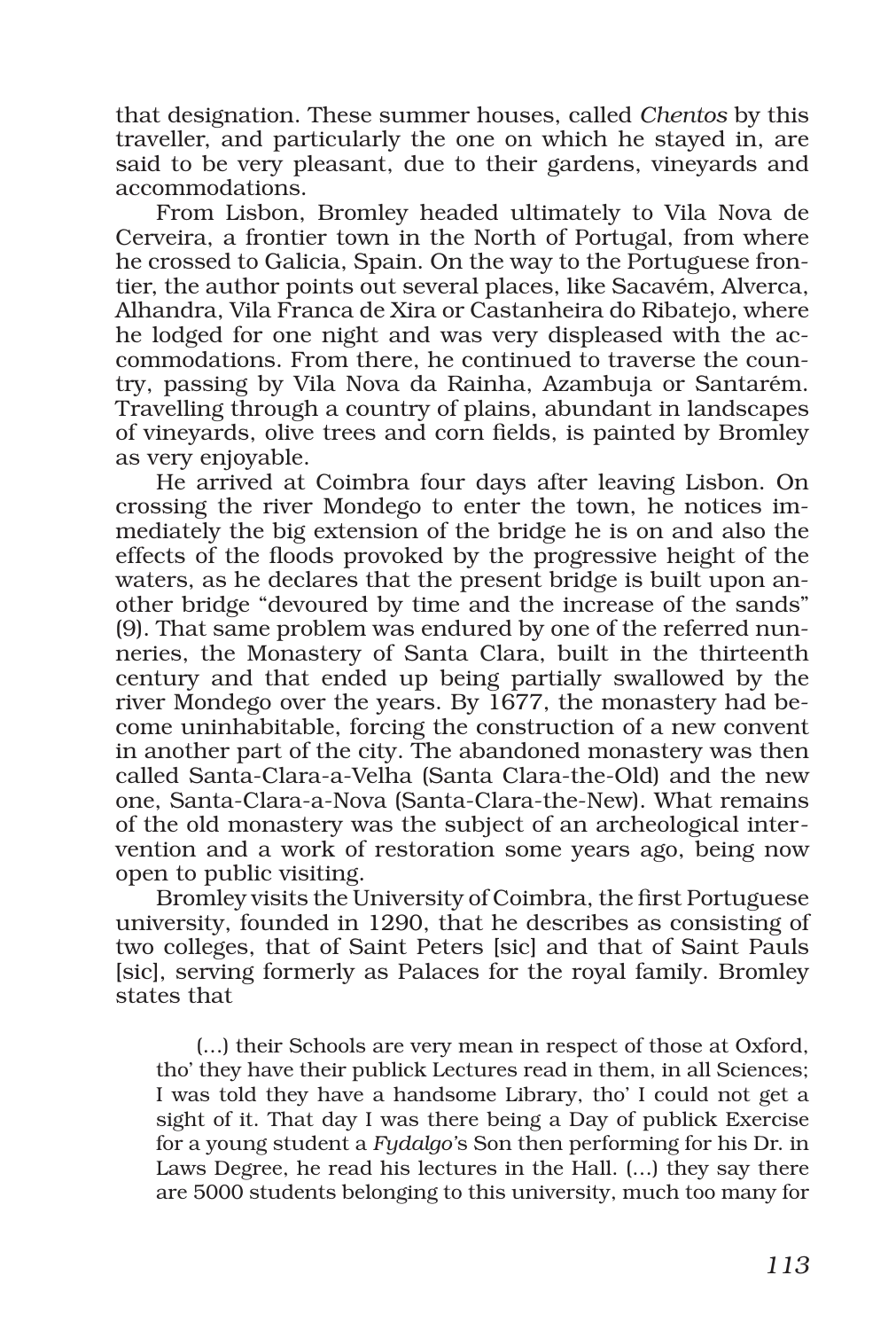their College to receive, so that none but the Sons of the Nobility, and those of the better rank have their Chambers in them, the rest lodg [sic] themselves as conveniently as they can in the town" (10-11).

Among the reliques seen by William Bromley at the Church of Santa Cruz, in Coimbra, is a sword that some believe to have belonged to the first King of Portugal, D. Afonso Henriques. His tomb is located in the mentioned church. There, Bromley is told the story involving the mysterious appearance of the sword in the High Altar of the Church, after King D. Sebastião borrowed it to go to war. Today that sword can be found at Porto Military Museum, but its origin is uncertain.

After staying for two days in Coimbra, Bromley leaves for Aveiro. He finds its streets the sweetest and cleanest of Portugal. He notices the great production of salt on Aveiro's river and addresses the defensive wall of the city, holding a population of 15 to 16000 souls.

During the rest of the journey through Portugal, Bromley focuses mainly on the number of Convents and Religious buildings present in the several towns he visits along the way, as well as on their defensive walls and garrisons. He finds the streets of Porto much better paved and clean than those of Lisbon. Travelling on the back of a horse, he finds the road from Porto to Guimarães so steep and rough that he considers it the worst he have ever seen. Of Viana do Castelo he says that "to my Fancy is much the pleasantest Town of any I saw in Portugal, by reason it lyes so open to the Sea that from the Key one may see any Ship upon that Coast (21-22)". From there he went to Caminha, and then proceeded to Vila Nova de Cerveira, where he crosses the frontier, entering in Valencia, Spain.

The account of his travel through Portugal add up to 23 pages, but the rhythm of the description is quick, and in the last pages, when Bromley addresses the cities he found on its way to Spain the content of the narrative is quite numeric and brief. Nevertheless, the account on the traits and manners of the Portuguese when approached by an English sensibility is an example of how the unpredictability of a foreign Other and the way we adapt ourselves to the diversity of the world are among the great challenges and the valuable lessons of travel.